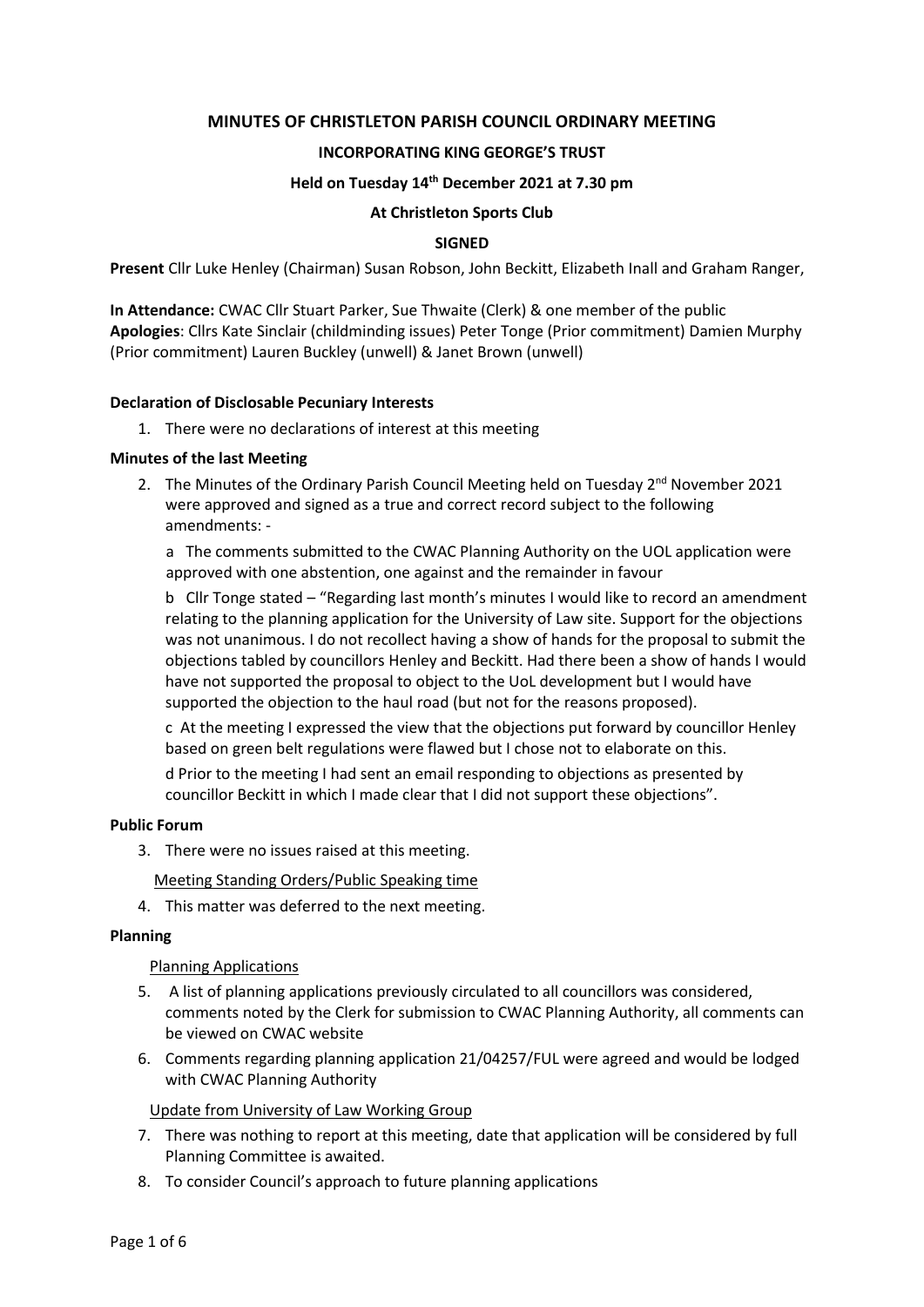9. This matter will be discussed fully at a future meeting, in the meantime a developer has been in touch with the Parish Council requesting time at the February meeting to make a presentation outlining potential proposals to develop land by the Cheshire Cat on Whitchurch Road. It was agreed to extend an invitation to make a 20-minute presentation February 2022 subject to any future COVID restrictions when it may be necessary to have a virtual presentation. This situation will be closely monitored.

## **IT Improvements**

## Update on employing services of IT support provider and costs

10. This matter was deferred as the Council are awaiting proposals and costs from two IT providers for consideration and will be put on the February agenda.

# Update Councils' Retention Policy

11. The Retention Policy has been circulated to all Councillors prior to the meeting and following discussion only one area was amended under Meeting Records – Agendas to be kept for current year only and any earlier copies would be deleted both electronically and in hard copy.

**Action: -** Clerk to action this matter.

# **Traffic & Road Safety**

Feedback from presentation to new head of CWAC Highways.

- 12. At a recent meeting with the Head of CWAC Highways, she was briefed on all the traffic issues in the Village and following the meeting more detailed briefs on the issues have been forwarded, copies of which will be circulated to all councillors.
- 13. The High School's Travel Survey had been forwarded and she found the results of the survey of great interest.

## CWAC Highways Backlog

- 14. Birch Heath Lane build-out two locations had been considered with one being discounted due to it being too far out of the village and unlikely to get permission from Department of Transport as it needs to be nearer the area that is being protected and street lighting would need to be installed which could potentially double to cost of the build-out.
- 15. The residents living by the other build-out location, who have expressed concerns on it being installed so near their property will be contacted to arrange a meeting to discuss and update them on the matter, the councillor's present agreed that the residents should be contacted.
	- **Action:** Cllrs Beckitt & Ranger to action this item.

# Update on Sustainability Transport Taskforce Plans/South East Chester Pilot

- 16. This group has now been renamed the Integrated Strategic Transport Taskforce, which consist of many differing small pressure groups with no formal Parish Councils representatives included, it was pointed out that the groups should include democratically elected representatives so a wide view of some of the changes being suggested could be considered and implemented.
- 17. The members present supported the suggestion that we go back to say that the Parish Council needs to take a wider view of issues before any action is taken.

**Action:** Cllr Beckitt to action this item.

## Update on Flood operations volunteer scheme

18. The CWAC Officer who was going to launch the suggested scheme has now left the Council and we are waiting to have confirmation of his replacement.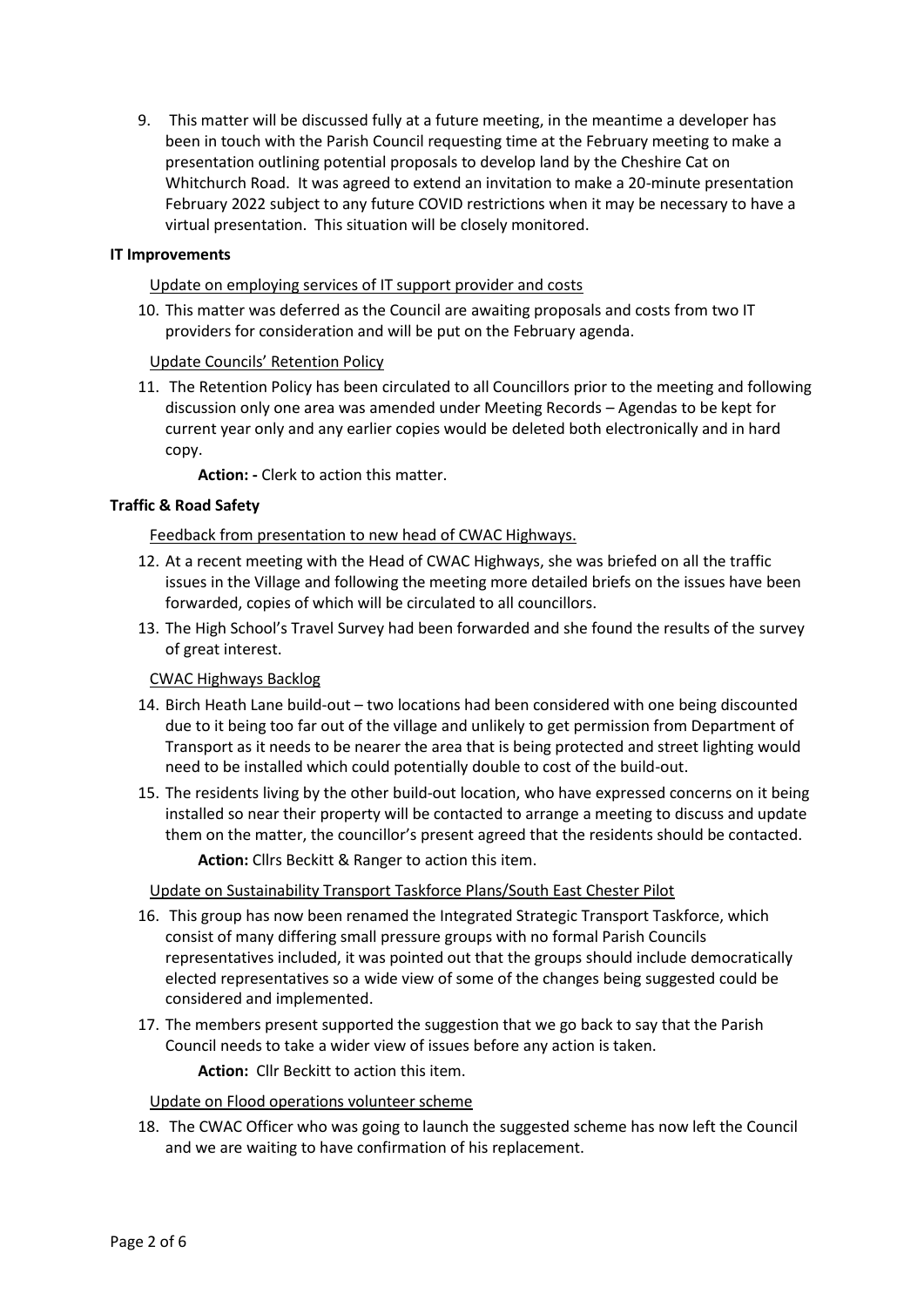19. There are currently two volunteers carrying out inspections and measuring the state of the drains on a regular basis throughout the centre of the village. More volunteers are required to carry out this work further out of the village centre, any further communication with the village should include canvassing for more volunteers.

Update from Air Quality Working Group

20. This item was deferred until the next meeting.

#### **KING GEORGE'S TRUST ITEMS**

#### To approve expenditure for December 2021

- 21. The expenditure set out in Appendix 1 was approved.
- 22. The Quarterly Financial check was circulated to all members and approved

Update from KGF Development Group/Pre-school & LHPA improvements & Annual Inspection Report for LHPA

- 23. KGF Group has received another suggested masterplan for improvements to play area, this will be discussed by the group prior to responding and finalising the plan. A meeting of the Group will be arranged.
- 24. The delivery and installation of the replacement swings is still outstanding, despite them being promised for November, this matter will be chased up again.
- 25. The Annual Inspections report did not highlight anything that the Council were not already aware of and the issues are being addressed with the proposed improvements to the play area.
- 26. The Inspectors comments were noted and are being included in the planned improvements.
- 27. The Group are looking funding opportunities and will require the whole council to be involved and, also to involve the schools, parents and wider community in ways to raise funds for the project.

Monthly Inspection Report

28. There were no issues this month other that the ones already being addressed

## **Allotments**

## To receive report from the Allotment Group

29. There was nothing to report at this meeting.

## **Finance**

## To approve expenditure for December 2021

- 30. The expenditure set out in Appendix 1 was approved.
	- Quarterly Financial Review
- 31. The Quarterly Financial check was circulated to all members and approved

## To consider Groundworks Contracts for 2022

32. Following receipt of a number of quotations for the groundwork contracts for 2022 the following were approved:

Legion Meadow & Birch Heath contract would be awarded to Groundforce Landscapes Ltd at a cost of £2310

Parish Council schedule for groundworks for £6845.00, this is for a 3-year fixed price contract.

KGF groundworks for £2710.00, this is for a 3-year fixed price contract. KGF Woodland area £270.00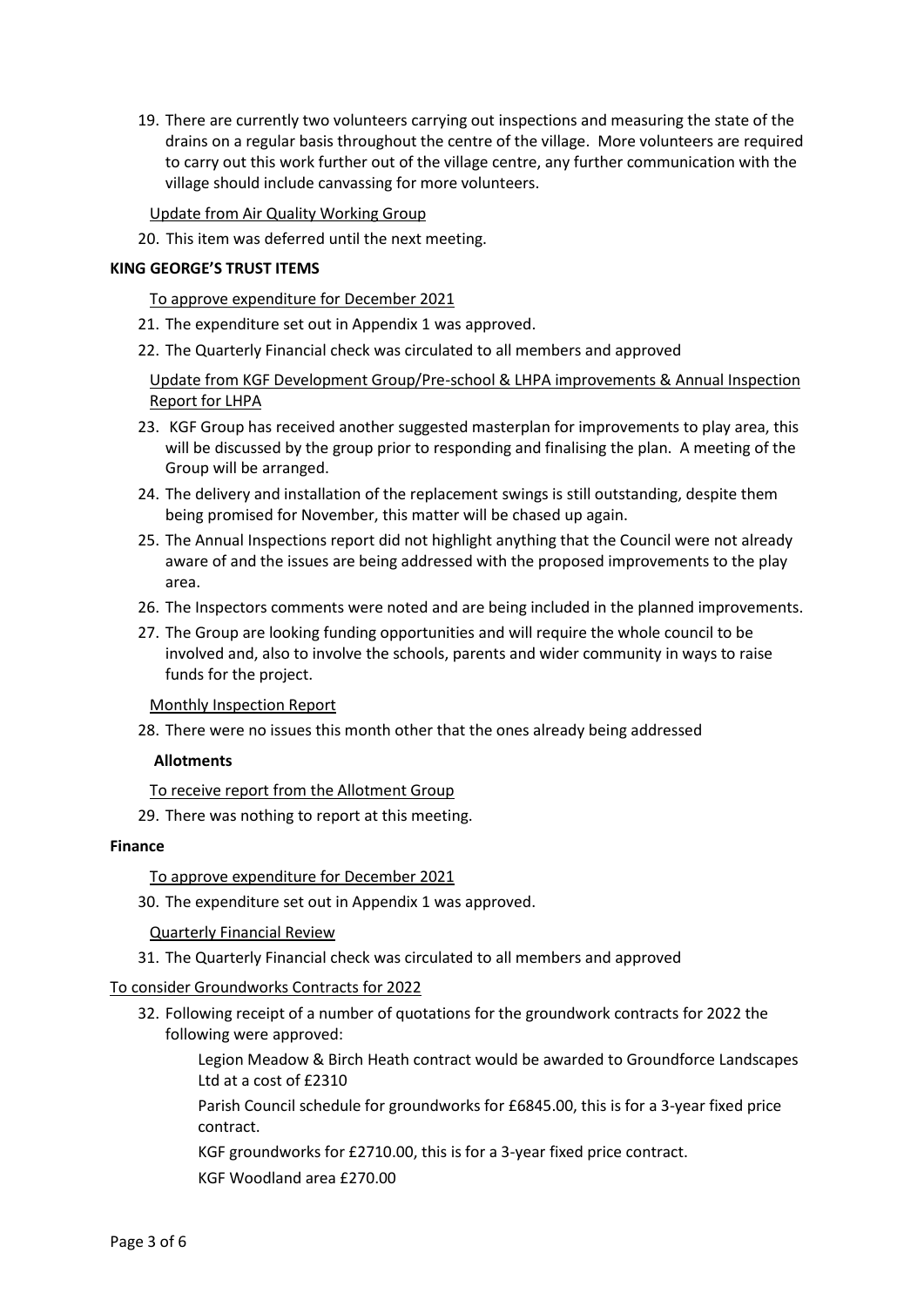The cutting of the KGF first field would be carried out by Christleton Sports Club.

To consider budget proposals for the next financial year.

33. There will be a financial group meeting on  $18<sup>th</sup>$  January to fully consider the budget proposals in order to submit the Precept demand for the next financial year 2022/2023.

### To consider quotation for installing new bench on Village Green

- 34. The quotation for the purchase of a new bench to be installed around the oak tree on the Village Green for £740, plus £250 labour for removing existing broken bench and installation of new bench for £250 was approved.
- 35. The council will apply for a grant from our Ward Councillor's members budget towards the cost of this project.

**Action** Clerk to action these items.

### **Christleton Schools**

### Update from Christleton High School

36. There was nothing to report at this meeting, and to arrange a Liaison Group meeting with the Head of the High School will be considered after the Christmas break.

Update from Christleton Primary School

37. There is nothing to report at this meeting

#### **Monthly Inspection Report**

Capesthorne Road Community Orchard

38. There were no issues to report at this meeting.

#### **Planit Update**

39. Cllr Beckitt will provide the new CWAC Head of Highways with a detailed brief of the Village Design Plans.

#### **Action Items**

#### PROW update

40. It has been confirmed that CWAC is going to employ a consultant to assist with the backlog of the PROW applications

To discuss Queen Elizabeth's Platinum Jubilee Celebrations/Beacon purchase.

- 41. Following lengthy discussion with a number of ideas being put forward, it was agreed that the Parish Council should approach a resident to enquire whether they would be in a position to co-ordinate with village organisations, churches and schools etc. and form a village group to work together to arrange the celebrations for the Queen Elizabeth's platinum jubilee.
- 42. Once further information on potential events were to hand, it was agreed that a formal letter asking whether the resident would consider the above proposal would be sent to the resident concerned.

**Action:** Cllrs Beckitt, Robson and the Clerk to action this item.

43. The purchase of a Jubilee beacon was also discussed which could be incorporated in the overall project for the celebration with the Parish Council considering making a financial contribution towards the cost.

Update on progress with CWAC & Little Mere Management re: amendments to Little Heath Road Maintenance agreement

44. There was no progress to report at this meeting.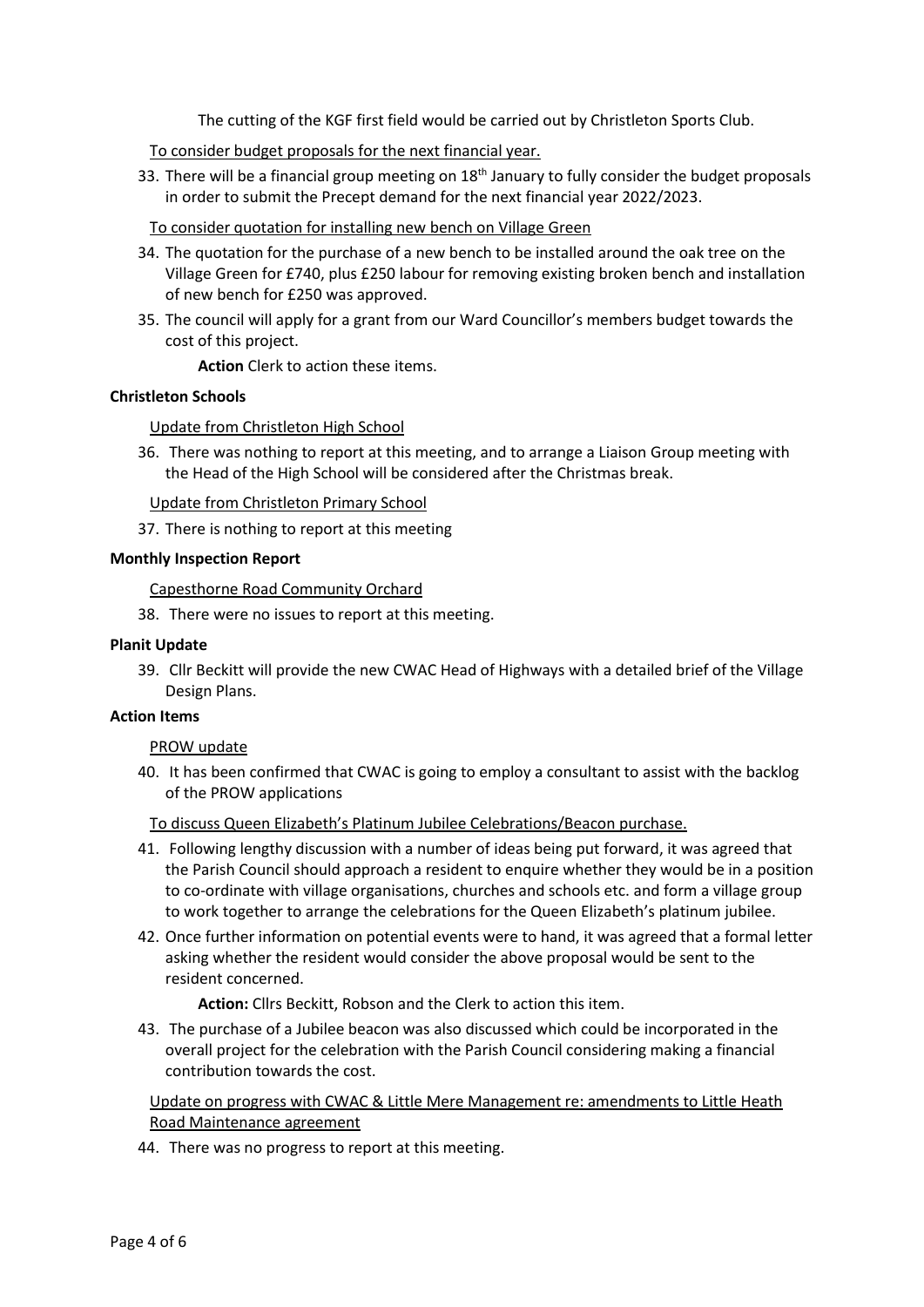Update Councillor's Notification of Interest forms

45. All councillor present were requested to complete a new Notification of Interest form to update their information and to be returned to the Clerk. All absent councillors will be issued with the form at the next meeting.

To discuss venue for future Parish Council Meetings.

46. This item was deferred to the next meeting.

To consider NALC response to lobbying for Government to re-instate remote meetings.

47. Two model letters have been circulated from NALC; one to send to the local MP and one to Minister for Levelling Up Communities to lobby for the re-instatement for Parish Councils to have the ability to meet remotely, all members present agreed with this proposal and would consider writing to the two people concerned.

### Free trees for planting

48. This item was deferred to the next meeting.

Update on Broadband Issues

49. This item was deferred to the next meeting.

### **Information Correspondence**

50. A full list of correspondence received as per attachment with the agenda was distributed to the Councillors prior to this meeting.

### **Information Only Items**

51 The Clerk confirmed that the branch of the Royal Bank of Scotland would be closing in April 2022

#### PART TWO

52 This item was deferred until the next meeting due to number of absentee councillors.

Dates of the next meetings: It was agreed not to hold a Parish Council meeting in January and the next meeting will be held on Tuesday 1<sup>st</sup> February 2021

Meeting closed at: 9.0 pm CPC 14/12/21